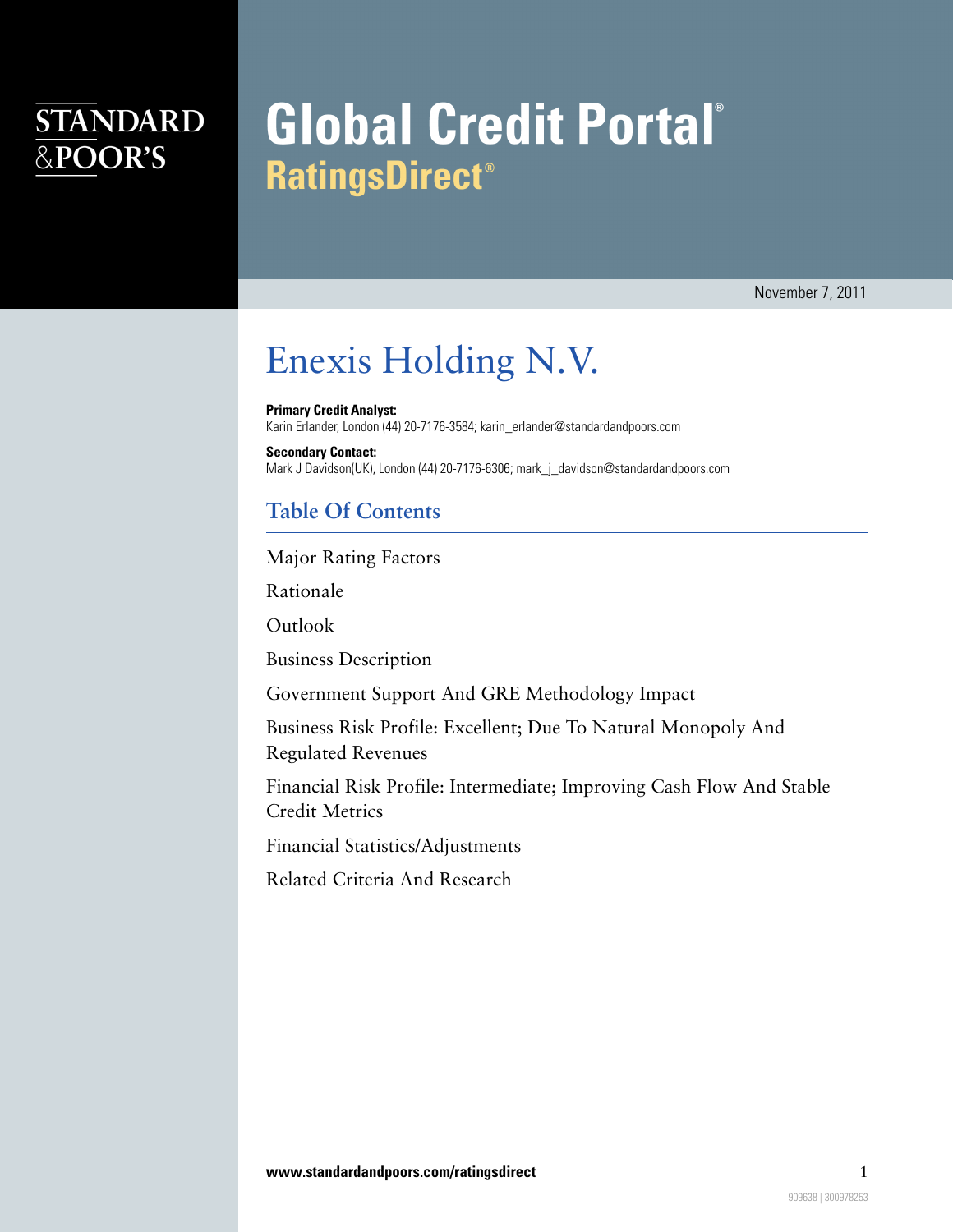## Enexis Holding N.V.

## <span id="page-1-0"></span>**Major Rating Factors**

### **Strengths:**

- Low-risk, monopoly electricity and gas distribution networks in the company's license areas.
- Stable and predictable cash flows from regulated revenues under transparent regulatory framework.
- Strengthened financial risk profile owing to recent tariff increases and the postponement of its investment program.

## **Weaknesses:**

- Regulatory reset risk and exposure to incentive-based regulation.
- <span id="page-1-1"></span>• Potential for further consolidation in the Dutch energy distribution sector.

## **Rationale**

The ratings on Dutch electricity and gas distribution network company Enexis Holding N.V. and its subsidiary Enexis B.V. (jointly Enexis) reflect Standard & Poor's Ratings Services' view of the company's excellent business risk profile and intermediate financial risk profile.

Our assessment of Enexis' business risk profile reflects its natural monopoly status in its license areas, its low-risk regulated electricity and gas distribution network businesses, and its high quality network assets. The majority of Enexis' activities, including its electricity and gas tariffs, are regulated by the Dutch Ministry of Economic Affairs and the Dutch regulator, Energiekamer. These strengths are partly offset by the regulatory tariff reset risk every third year, exposure to incentive-based regulation that can impose challenging efficiency requirements, and the potential for further consolidation in the Dutch energy network sector, in which we anticipate Enexis would take an active part.

The intermediate financial risk profile continues to reflect Enexis' stable and predictable operating cash flow, our view that Enexis' credit metrics have strengthened due to tariff increases for the 2011-2013 regulatory period, and the company's well-spread maturity profile. It also takes into account a sizable capital expenditure (capex) program of about €1.2 billion through 2013, and the risk that investments could increase above our base-case projections due to acquisitions or higher-than-anticipated investments in smart meters.

The 'A+' rating on Enexis is based on the company's stand-alone credit profile (SACP), which we assess at 'a+', and on our opinion that there is a "moderate" likelihood that its owners would provide timely and sufficient extraordinary support in the event of financial distress.

In accordance with our criteria for government-related entities (GREs), our view of a "moderate" likelihood of extraordinary support is based on our assessment of Enexis':

• "Important" role, given its strategic importance to the province and municipality owners, as the monopoly provider of gas and electricity distribution services in its license areas; and

**Corporate Credit Rating** A+/Positive/--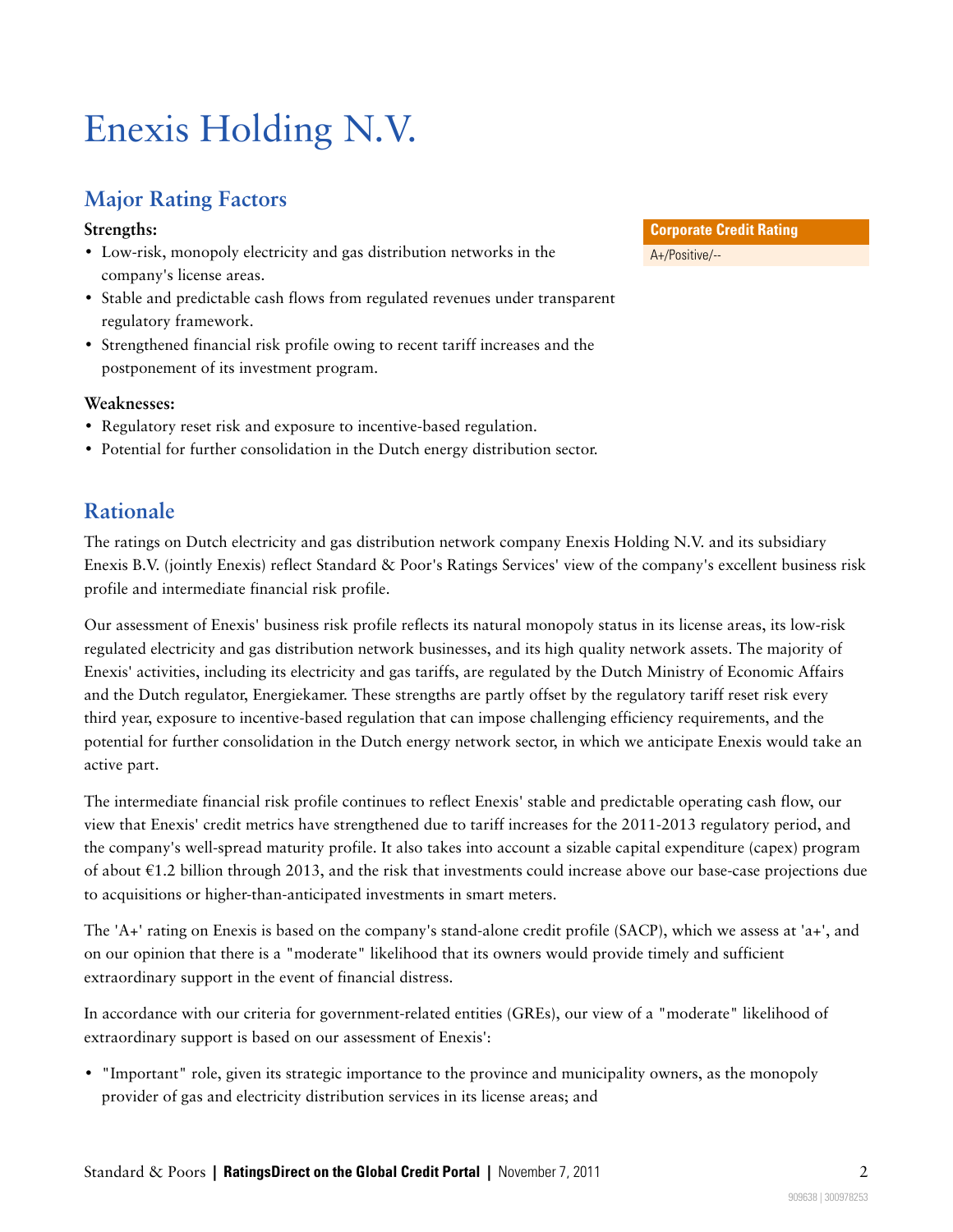• "Limited" link to the owners, given the dispersed ownership structure. Enexis' owners are the provinces of Noord Brabant (31%), Overijssel (19%), Limburg (16%), Groningen (6%), and Drenthe (2%), as well as other provinces and 116 municipalities in the region.

#### **Key business and profitability developments**

Enexis' reported operating profit increased by 40% to  $\epsilon$ 213 million in the first half of 2011, compared with the same period in 2010. We believe that Enexis will be able to sustain this level of earnings given the approved regulated tariffs through 2013 and the company's ongoing cost-saving program. Revenues are also likely to increase as a result of the consolidation of the Dutch gas distribution network operator Intergas that Enexis acquired in May 2011. At the same time, cost savings reduced operating costs by over  $\epsilon$ 22 million in the first half of 2011, and our view is that the cost savings will continue in the near term. We project that Enexis' revenues, excluding further consolidation, will increase by an annual average of 5% through 2013, from €1.2 billion reported in 2010, and that the company's EBITDA margin will reach about 51% by 2013, which compares with less than 47% in 2009 and 50% in 2010.

#### **Key cash flow and capital-structure developments**

We believe that Enexis' regulated electricity and gas networks will continue to generate relatively stable and predictable operating cash flows, comfortably covering average annual capex of about €415 million through 2013.

Enexis' free operating cash flow increased by 8% in 2010, to  $\epsilon$ 217 million, and by 39% to  $\epsilon$ 218 million in the first six months of 2011, compared with the same period in 2010, which amply covered the  $\epsilon$ 193 million acquisition of Intergas.

We understand that the consolidation of the distribution network sector in The Netherlands is unlikely to be implemented as quickly as we initially thought. We believe that Enexis will continue to participate in the consolidation of the sector, but that investment will be more spread out over time, thereby limiting the near-term effect on the company's credit metrics. Our view is that, as a result of these developments, Enexis' will be able to sustain Standard & Poor's-adjusted funds from operations (FFO) to debt of more than 20% over the next few years.

### **Liquidity**

We view Enexis's liquidity as adequate under our criteria. Projected sources of liquidity exceed projected uses by about 1.2x in the next 12 months. Liquidity sources mainly comprise operating cash flow and available bank lines. Projected uses mainly comprise capex, debt maturities, and dividends. Enexis' ability to absorb high-impact, low-probability events, with limited need for refinancing; its sound bank relationships; its satisfactory standing in the credit markets; and its generally prudent risk management further support our opinion of its liquidity as adequate. We believe that Enexis will maintain substantial headroom under the financial covenants in its credit facility documentation.

Our assessment of Enexis' adequate liquidity is underpinned by its unrestricted cash and short-term marketable securities of about €276 million as of Sept. 30, 2011, and access to an undrawn €450 million committed credit facility expiring in 2015. We forecast that Enexis will generate gradually higher FFO over the next 12 months, compared with last year (FFO was  $\epsilon$ 480 million for the full-year 2010, and  $\epsilon$ 294 million in the first half of 2011). We further forecast that generated FFO will cover capex of close to €400 million and €106 million in dividend payments, while the accumulated cash balance will largely cover the €450 million loan that expires in September 2012.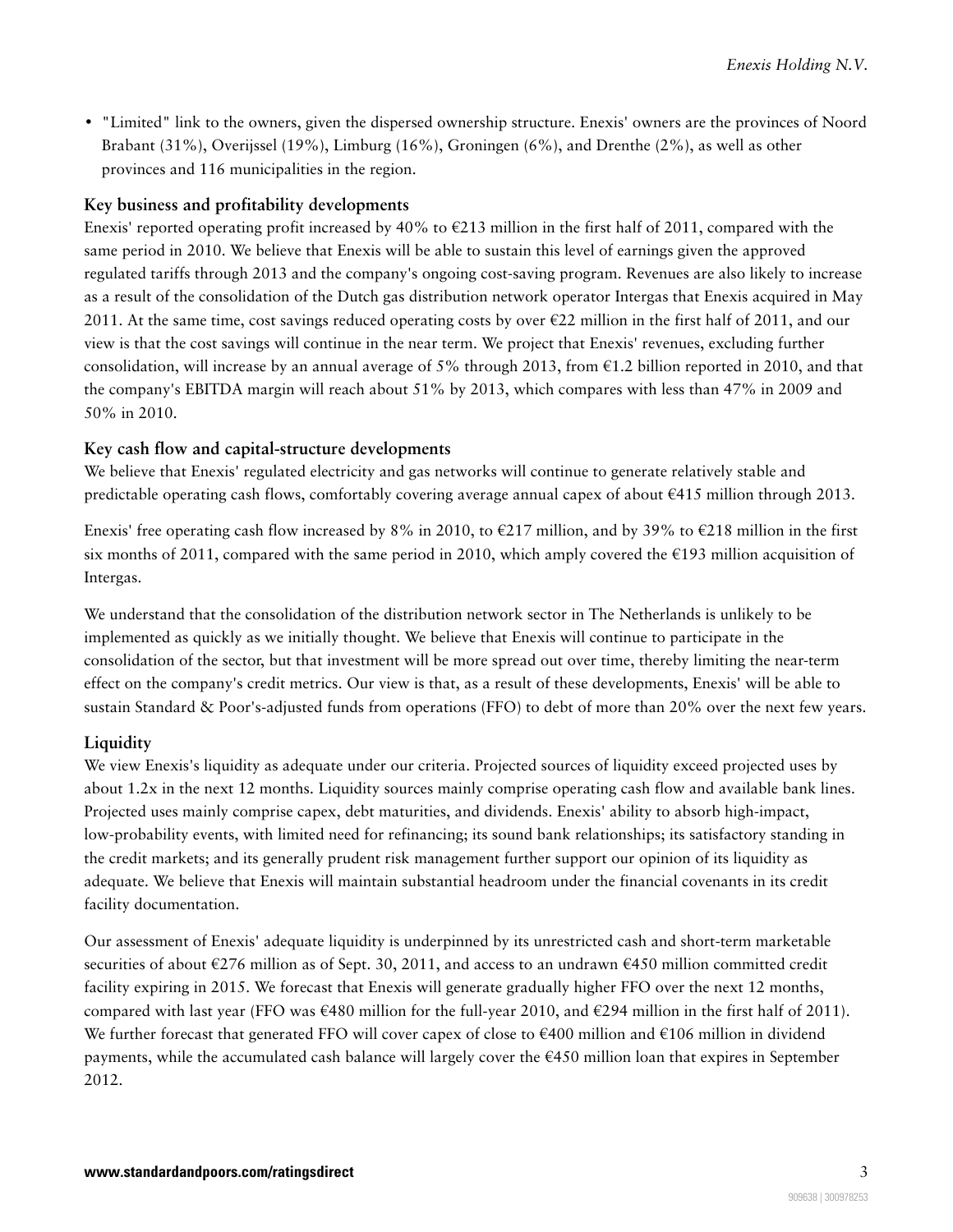## <span id="page-3-0"></span>**Outlook**

The positive outlook reflects our view that Enexis will continue to report solid cash flow coverage of debt metrics over the medium term. We believe that an increase in earnings and operating cash flows is likely through 2013, due to pre-approved regulatory tariffs, ongoing cost savings, and the consolidation of Intergas. We also believe it likely that the company's debt-financed capex and investment plans will be lower than we had previously anticipated.

We would consider a one-notch upgrade to 'AA-' if we assess that the company's financial risk profile is likely to have strengthened on a sustainable basis, particularly if the company is able to sustain an adjusted FFO-to-debt ratio of about 25%, while maintaining an unchanged business risk profile.

However, if we believe that the company is likely to recapitalize its balance sheet to be in line with its publicly stated minimum FFO-to-debt ratio requirement of 20%--either through further sector consolidation in The Netherlands, an extraordinary dividend distribution, or negative regulatory intervention--we would likely revise the outlook to stable.

## <span id="page-3-1"></span>**Business Description**

Enexis is the second-largest distribution network company in State of The Netherlands (AAA/Stable/A-1+) with a market share of about 31%, including Intergas. The gas distribution network operator Intergas, which Enexis acquired in May 2011, manages the gas network in 21 municipalities in the West Brabant region, adding 3,200 kilometers (km) of gas pipelines and 150,000 customer connections to Enexis' portfolio. Enexis' networks now span 130,000 km of electricity cables and 44,000 km of gas pipelines, delivering electricity to about 2.6 million customers and gas to 2.0 million customers in its license areas. The vast majority of the company's customers are residential.

## <span id="page-3-2"></span>**Government Support And GRE Methodology Impact**

In accordance with our criteria for GREs, the 'A+' rating on Enexis is based on the company's SACP, which we assess at 'a+', and on our opinion that there is a "moderate" likelihood that its owners would provide timely and sufficient extraordinary support in the event of financial distress.

We view Enexis' role as "important" for the province and municipality owners because it provides essential public services to the population of its service areas. Enexis owns the electricity and gas meters of every household in the operating region and is the monopoly provider of gas and electricity distribution services.

We assess Enexis' link to the owners as "limited" because of the dispersed ownership structure. As stipulated by the Dutch Independent Network Operation Act, electricity and gas distribution network operators in The Netherlands must be publicly owned. Enexis' owners are the provinces of Noord Brabant (31%), Overijssel (19%), Limburg (16%), Groningen (6%), and Drenthe (2%), as well as other provinces and 116 municipalities in the region.

## <span id="page-3-3"></span>**Business Risk Profile: Excellent; Due To Natural Monopoly And Regulated Revenues**

The major supports for Enexis' excellent business risk profile are: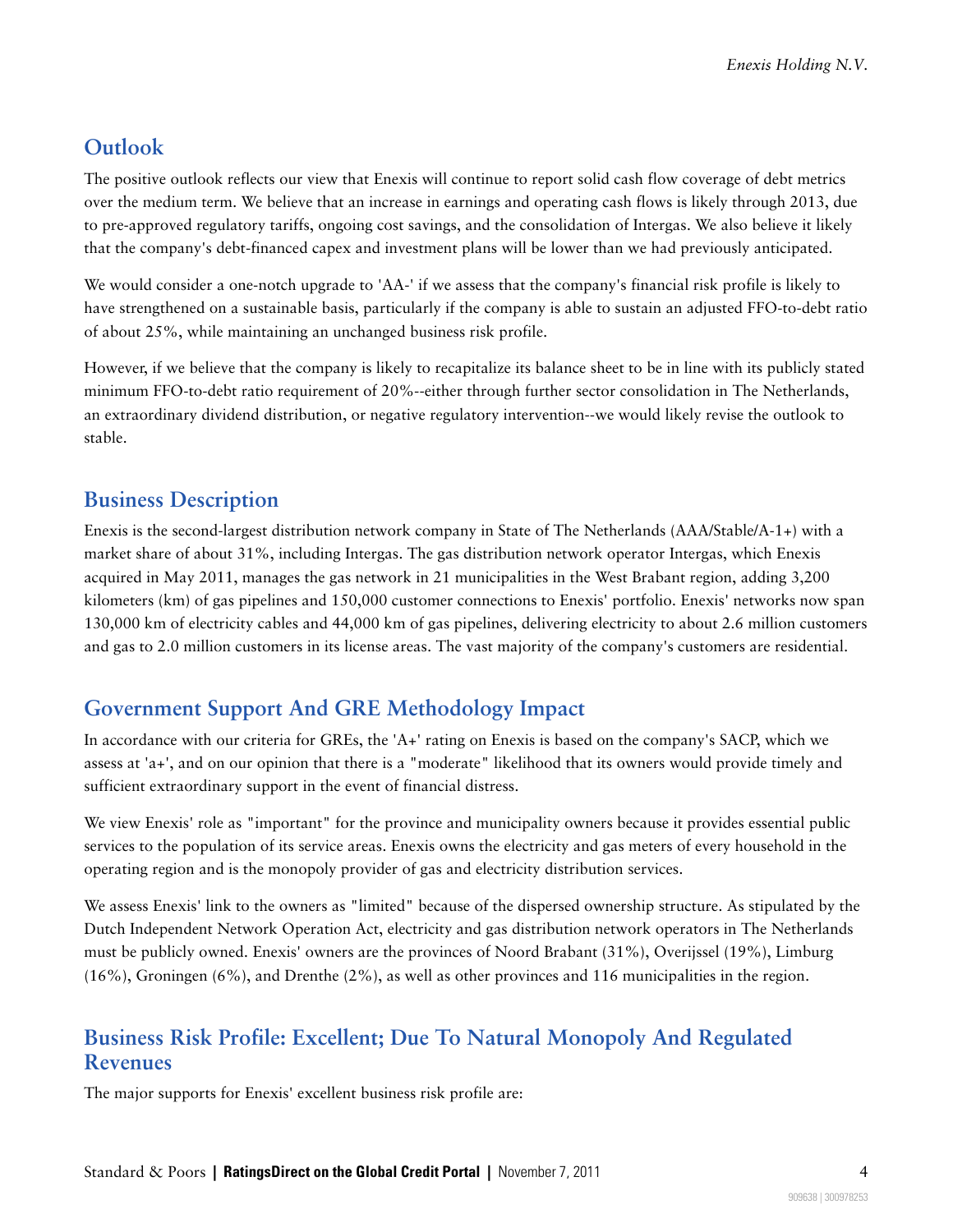- Monopoly electricity and gas distribution networks in its license areas in the north east and south east of The Netherlands. Following Enexis' acquisition of Intergas in May 2011, and Alliander's acquisition of Endinet in July 2010, there are seven regional network companies in The Netherlands. The three largest, Alliander N.V. (A+/Positive/A-1), Enexis, and Stedin (part of Eneco Holding N.V. [A-/Stable/A-2]) account for 90% of the market. Enexis is the second-largest with a market share of about 31%.
- Regulated revenues under a transparent regulatory framework and limited nonregulated activities. Enexis' electricity and gas tariffs are regulated by Energiekamer. Nonregulated businesses comprise infrastructure installation and maintenance activities, which accounted for less than 10% of revenues in 2010. The Dutch energy regulator has confirmed regulatory tariff increases for all Netherlands-based distribution companies for the 2011-2013 regulatory period, enabling them to cover an increase in costs in the previous period.
- High asset quality and strong operating performance. Measured by the average number of minutes or seconds per year and per customer for which the energy supply is interrupted, Enexis' electricity grid scored 25.1 minutes. This implies a higher reliability than the national average of 33.7 minutes in 2010. The gas networks, however, scored an outage time of 44 seconds per connection in 2010, which was worse than the national average of 29 seconds. Customer satisfaction--as assessed by Enexis' customers in terms of overall service level on a scale of 1-10--continued to strengthen to an average score of 7.6 in 2010, up from 7.5 and 6.7 in 2009 and 2008, respectively.

These supports are partially offset by:

- Regulatory reset risk and exposure to incentive-based regulation. While we consider the current regulatory period, which runs through 2013, to be generally positive for all the Dutch distribution network operators, Enexis is nevertheless exposed to the risk that the regulator makes adverse changes to the regulatory framework or imposes higher efficiency requirements in the next regulatory period from Jan. 1, 2014. In our opinion, a revision of the regulatory framework with a harsher-than-anticipated outcome for 2014-onward--more stringent efficiency measures than are currently anticipated, for instance--would have a detrimental effect on Enexis' revenues, EBITDA, and FFO from 2014.
- Uncertainties remaining about the introduction of the smart meter model, whereby households in The Netherlands would be fitted with a gas or electricity meter. While the mandatory implementation of smart meters has been postponed, and we understand the bulk of investment is likely to be spent from 2015, voluntary installation of smart meters could eventually result in a fairly significant increase in capex beyond our projections. This could adversely affect Enexis' credit metrics, in our view. That said, we understand that capex related to smart meters would be covered by increases in tariffs.

## <span id="page-4-0"></span>**Financial Risk Profile: Intermediate; Improving Cash Flow And Stable Credit Metrics**

The main strengths of Enexis' intermediate financial risk profile are:

• Improving and predictable free cash flows from regulated businesses. We anticipate that Enexis' earnings and cash flows will continue to improve through 2013, due to the healthy tariff increases approved by the regulator through the period. The regulator has confirmed negative efficiency requirements, or "x-factors," for Enexis, which result in tariff increases of 6.2% in electricity and 3.4% in gas--plus an adjustment for inflation--through 2011-2013. Last year we assumed very low or slightly negative x-factors for the current regulatory period and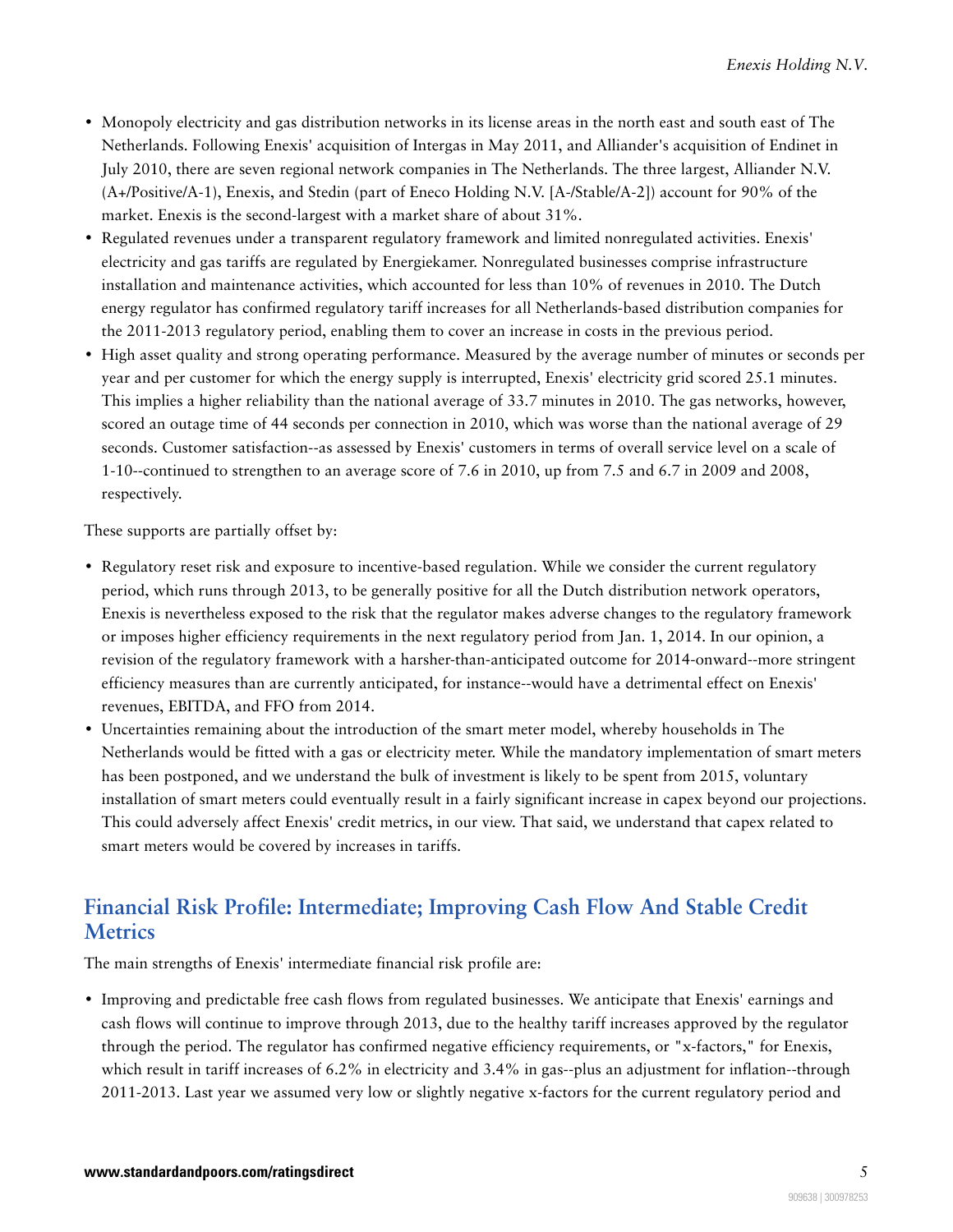forecast revenues to increase by about 2% annually. We have now revised our projections to include an annual 5% revenue increase on average through 2013, excluding acquisitions.

- A moderate and prudent financial policy. Enexis' policy is to maintain leverage below 55% and FFO to debt at about 20%, and we consider that the company's prudent approach will also maintain comfortable headroom on these minimum credit metrics. Also, the dividend policy is relatively moderate, with a dividend payment of 30% of net income in 2010, and 50% thereafter.
- A well-spread maturity profile. The  $\epsilon$ 1,800 million shareholder loan is divided into four tranches due between 2012 and 2019. The 10-year bond contains an equity conversion element, triggered if Enexis breaches regulatory minimum credit metrics or covenants in its loan agreements. However, we understand that interest is nondeferrable, that the trigger levels are substantially below Enexis' expected credit metrics, and that Enexis intends to refinance the shareholder loan tranches on the debt capital market when they fall due. We view the loans as debt in our analysis.

These strengths are moderated by:

• Enexis' investment program, including potential acquisitions or asset swaps linked to further consolidation of the sector and, longer-term, potentially significant investments in smart meters. We project that Enexis' capex plan through 2013 amounts to about  $\epsilon$ 1.2 billion. Maintenance capex accounts for about one-quarter of this plan, and the extension of the network accounts for about one-half of investments. The remainder comprises investments in information technology, installation of smart meters, and other infrastructure-related products.

## <span id="page-5-0"></span>**Financial Statistics/Adjustments**

Enexis reports under International Financial Reporting Standards. We make limited adjustments to Enexis' reported figures (see table 1).

#### **Table 1**

**Reconciliation Of Enexis Holding N.V. Reported Amounts With Standard & Poor's Adjusted Amounts (Mil. €)**

| --Fiscal year ended Dec. 31, 2010-- |  |  |  |
|-------------------------------------|--|--|--|

| enoxio noramg rere: roportoa amoanto                           |                   |                          |                 |       |                            |                            |                                        |                                        |                          |                                |
|----------------------------------------------------------------|-------------------|--------------------------|-----------------|-------|----------------------------|----------------------------|----------------------------------------|----------------------------------------|--------------------------|--------------------------------|
|                                                                | <b>Debt</b>       | Shareholders'<br>equity  | Revenues EBITDA |       | <b>Operating</b><br>income | <b>Interest</b><br>expense | <b>Cash flow</b><br>from<br>operations | <b>Cash flow</b><br>from<br>operations | <b>Dividends</b><br>paid | <b>Capital</b><br>expenditures |
| Reported                                                       | 1,926.4           | 2,963.9                  | 1,204.2         | 598.2 | 349.7                      | 98.8                       | 629.1                                  | 629.1                                  | 78.9                     | 411.8                          |
| <b>Standard &amp; Poor's adjustments</b>                       |                   |                          |                 |       |                            |                            |                                        |                                        |                          |                                |
| Reclassification<br>of nonoperating<br>income<br>(expenses)    | $-$               |                          |                 |       | 9.9                        |                            |                                        |                                        |                          |                                |
| Reclassification<br>of working<br>capital cash<br>flow changes | --                |                          |                 |       |                            |                            | --                                     | (70.3)                                 | --                       |                                |
| Working capital<br>- Other                                     | $\qquad \qquad -$ |                          |                 |       |                            | --                         | 78.9                                   |                                        |                          |                                |
| FFO - Other                                                    | $-$               | $\overline{\phantom{a}}$ |                 | --    | --                         | $\overline{\phantom{a}}$   | (78.9)                                 | (78.9)                                 | $\overline{\phantom{a}}$ | $-$                            |
| Total<br>adjustments                                           | 0.0               | 0.0                      | 0.0             | 0.0   | 9.9                        | 0.0                        | 0.0                                    | (149.2)                                | 0.0                      | 0.0                            |

#### **Enexis Holding N.V. reported amounts**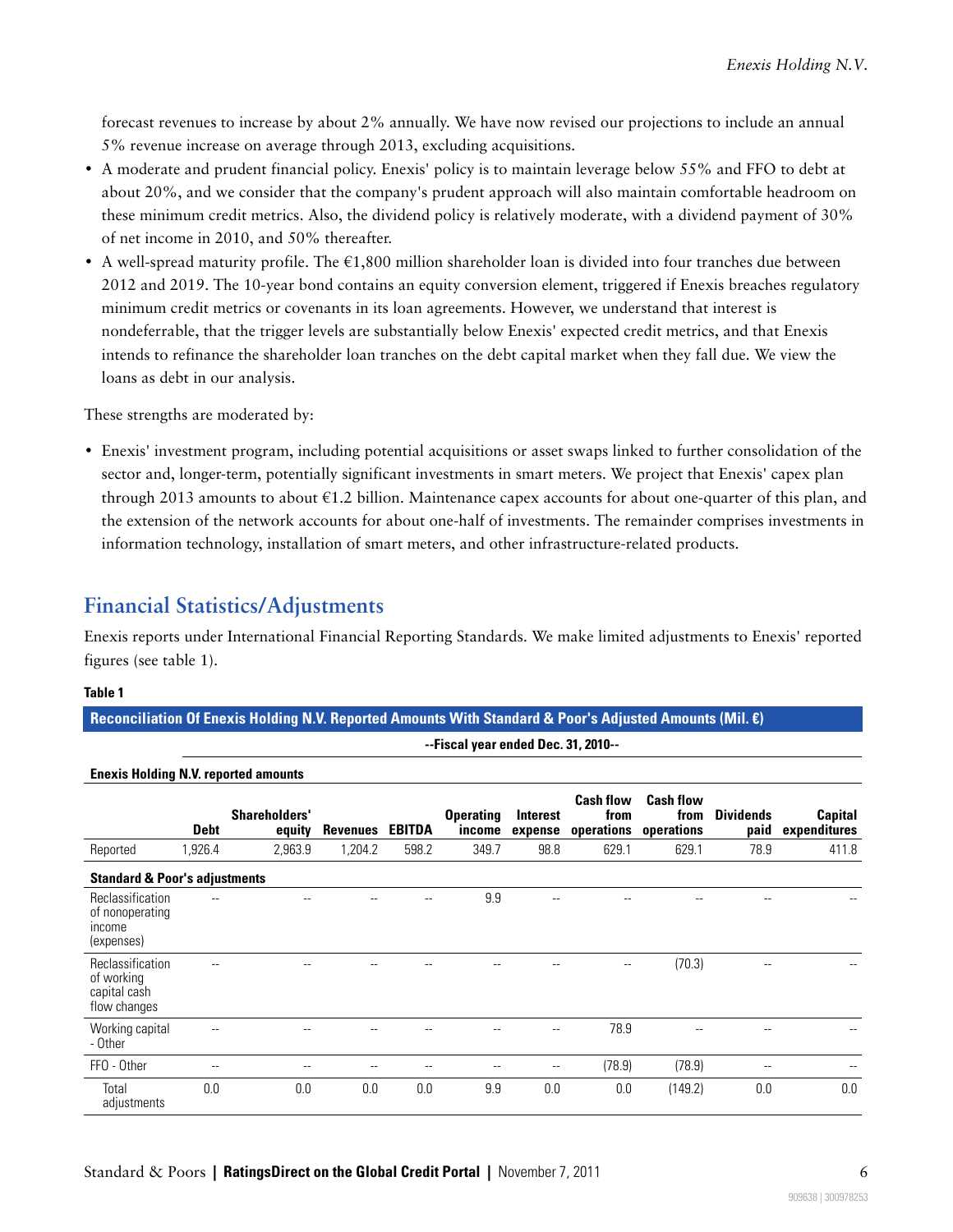#### **Table 1**

## **Reconciliation Of Enexis Holding N.V. Reported Amounts With Standard & Poor's Adjusted Amounts (Mil. €) (cont.)**

|          | <b>Debt</b> | Eauitv  | Revenues | EBITDA | <b>EBIT</b> | Interest<br>expense | <b>Cash flow</b><br>trom<br>operations | Funds<br>from<br>operations | <b>Dividends</b><br>paid | Capital<br>expenditures |
|----------|-------------|---------|----------|--------|-------------|---------------------|----------------------------------------|-----------------------------|--------------------------|-------------------------|
| Adiusted | .926.4      | 2.963.9 | .204.2   | 598.2  | 359.6       | 98.8                | 629.                                   | 479.9                       | 78.9                     | 411.8                   |

#### **Table 2**

## **Enexis Holding N.V. Peer Comparison**

|                                              |         |                                | Enexis Holding N.V. Alliander N.V. N.V. Nederlandse Gasunie | Enagas S.A.                         |
|----------------------------------------------|---------|--------------------------------|-------------------------------------------------------------|-------------------------------------|
| Ratings as of Nov. 7, 2011                   |         | A+/Positive/-- A+/Positive/A-1 |                                                             | AA-/Negative/A-1+ AA-/Negative/A-1+ |
| (Mil. $\epsilon$ )                           |         |                                | --Fiscal year ended Dec. 31, 2010--                         |                                     |
| Revenues                                     | 1,204.2 | 1,432.0                        | 1,523.0                                                     | 1,000.6                             |
| EBITDA                                       | 598.2   | 567.1                          | 941.6                                                       | 780.8                               |
| Net income from continuing operations        | 193.7   | 222.0                          | 453.7                                                       | 333.5                               |
| Funds from operations (FFO)                  | 479.9   | 512.9                          | 837.8                                                       | 654.1                               |
| Capital expenditures                         | 411.8   | 292.8                          | 1,113.2                                                     | 629.5                               |
| Free operating cash flow                     | 217.3   | 231.1                          | (202.8)                                                     | (0.6)                               |
| Dividends paid                               | 78.9    | 54.0                           | 415.9                                                       | 185.7                               |
| Discretionary cash flow                      | 138.4   | 177.1                          | (618.7)                                                     | (186.3)                             |
| Cash and short-term investments              | 330.2   | 0.0                            | 158.5                                                       | 0.0                                 |
| Debt                                         | 1,926.4 | 1,721.8                        | 4,981.2                                                     | 3,203.1                             |
| Equity                                       | 2,963.9 | 2,659.0                        | 5,260.8                                                     | 1,736.2                             |
| Debt and equity                              | 4,890.3 | 4,380.8                        | 10,242.0                                                    | 4,939.4                             |
| <b>Adjusted ratios</b>                       |         |                                |                                                             |                                     |
| EBITDA margin (%)                            | 49.7    | 39.6                           | 61.8                                                        | 78.0                                |
| EBITDA interest coverage (x)                 | 6.1     | 4.8                            | 4.0                                                         | 7.5                                 |
| EBIT interest coverage (x)                   | 3.6     | 2.8                            | 3.3                                                         | 5.3                                 |
| Return on capital (%)                        | 7.4     | 7.5                            | 7.6                                                         | 11.2                                |
| FFO interest coverage (x)                    | 5.9     | 5.4                            | 4.3                                                         | 7.3                                 |
| FFO/debt (%)                                 | 24.9    | 29.8                           | 16.8                                                        | 20.4                                |
| Free operating cash flow/debt (%)            | 11.3    | 13.4                           | (4.1)                                                       | (0.0)                               |
| Discretionary cash flow/debt (%)             | 7.2     | 10.3                           | (12.4)                                                      | (5.8)                               |
| Net cash flow/capex (%)                      | 97.4    | 156.7                          | 37.9                                                        | 74.4                                |
| Debt/EBITDA (x)                              | 3.2     | 3.0                            | 5.3                                                         | 4.1                                 |
| Total debt/debt plus equity (%)              | 39.4    | 39.3                           | 48.6                                                        | 64.8                                |
| Return on capital (%)                        | 7.4     | 7.5                            | 7.6                                                         | 11.2                                |
| Return on common equity (%)                  | 6.7     | 8.6                            | 7.5                                                         | 20.1                                |
| Common dividend payout ratio (unadjusted; %) | 30.0    | 36.2                           | 40.0                                                        | 55.7                                |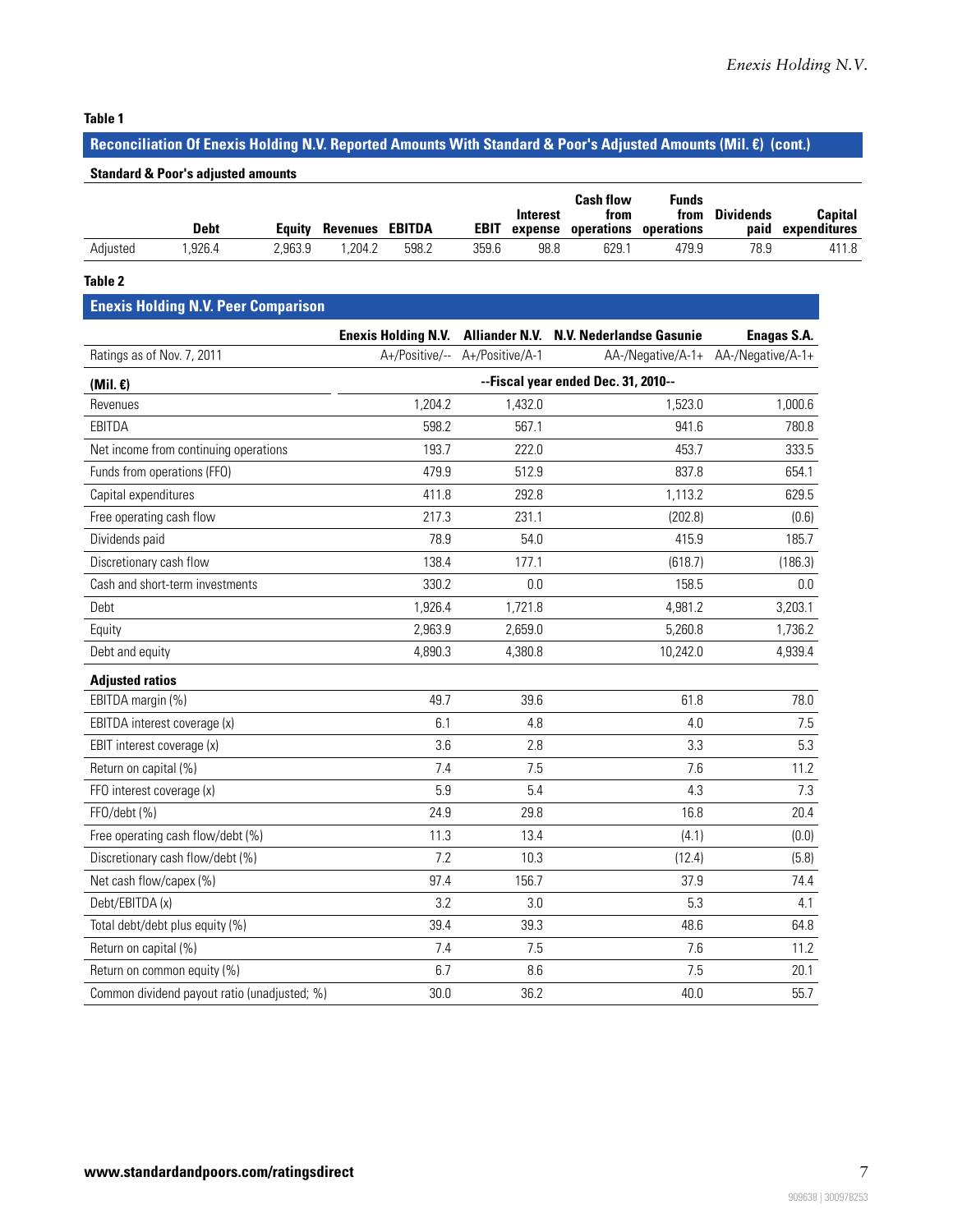#### **Table 3**

#### **Enexis Holding N.V. Financial Summary**

|                                              | --Fiscal year ended Dec. 31-- |             |         |         |  |
|----------------------------------------------|-------------------------------|-------------|---------|---------|--|
| $(Mil. \varepsilon)$                         | 2010                          | 2009        | 2008    | 2007    |  |
| Rating history                               | A/Stable/--                   | A/Stable/-- | $-/-/-$ | $-/-/-$ |  |
| Revenues                                     | 1.204.2                       | 1,358.1     | 1,341.9 | 1,108.0 |  |
| EBITDA                                       | 598.2                         | 632.4       | 580.2   | 261.0   |  |
| Operating income                             | 349.7                         | 399.1       | 365.5   | 236.0   |  |
| Net income from continuing operations        | 193.7                         | 263.1       | 147.5   | 204.0   |  |
| Funds from operations (FFO)                  | 479.9                         | 453.7       | 276.4   | 203.6   |  |
| Capital expenditures                         | 411.8                         | 414.5       | 302.3   | 151.2   |  |
| Free operating cash flow                     | 217.3                         | 201.4       | 183.8   | (30.9)  |  |
| Dividends paid                               | 78.9                          | 0.0         | 0.0     | 0.0     |  |
| Discretionary cash flow                      | 138.4                         | 201.4       | 183.8   | (30.9)  |  |
| Cash and short-term investments              | 330.2                         | 192.2       | 2.0     | 19.0    |  |
| Debt                                         | 1,926.4                       | 1,926.5     | 2,613.0 | 3,394.0 |  |
| Equity                                       | 2,963.9                       | 2,849.1     | 2,236.0 | 1,512.0 |  |
| Debt and equity                              | 4,890.3                       | 4,775.6     | 4,849.0 | 4,906.0 |  |
| <b>Adjusted ratios</b>                       |                               |             |         |         |  |
| EBITDA margin (%)                            | 49.7                          | 46.6        | 43.2    | 23.6    |  |
| EBITDA interest coverage (x)                 | 6.1                           | 7.2         | 3.0     | N.M.    |  |
| EBIT interest coverage (x)                   | 3.6                           | 4.8         | 2.0     | N.M.    |  |
| FFO interest coverage (x)                    | 5.9                           | 5.9         | 2.4     | N.M.    |  |
| FFO/debt (%)                                 | 24.9                          | 23.6        | 10.6    | 6.0     |  |
| Free operating cash flow/debt (%)            | 11.3                          | 10.5        | 7.0     | (0.9)   |  |
| Discretionary cash flow/debt (%)             | 7.2                           | 10.5        | 7.0     | (0.9)   |  |
| Net cash flow/capex (%)                      | 97.4                          | 109.5       | 91.4    | 134.7   |  |
| Debt/EBITDA (x)                              | 3.2                           | 3.0         | 4.5     | 13.0    |  |
| Debt/debt and equity (%)                     | 39.4                          | 40.3        | 53.9    | 69.2    |  |
| Return on capital (%)                        | 7.4                           | 8.8         | 8.0     | 5.5     |  |
| Return on common equity (%)                  | 6.7                           | 10.3        | 7.9     | 13.5    |  |
| Common dividend payout ratio (unadjusted; %) | 30.0                          | 30.0        | 0.0     | 0.0     |  |

<span id="page-7-0"></span>N.M.--Not Meaningful.

## **Related Criteria And Research**

- Methodology And Assumptions: Liquidity Descriptors For Global Corporate Issuers, Sept. 28, 2011
- Principles Of Credit Ratings, Feb. 16, 2011
- Rating Government-Related Entities: Methodology And Assumptions, Dec. 9, 2010
- Stand-Alone Credit Profiles: One Component Of A Rating, Oct. 1, 2010
- Use Of CreditWatch And Outlooks, Sept. 14, 2009
- Business Risk/Financial Risk Matrix Expanded, May 27, 2009
- 2008 Corporate Criteria: Analytical Methodology, April 15, 2008
- 2008 Corporate Criteria: Ratios And Adjustments, April 15, 2008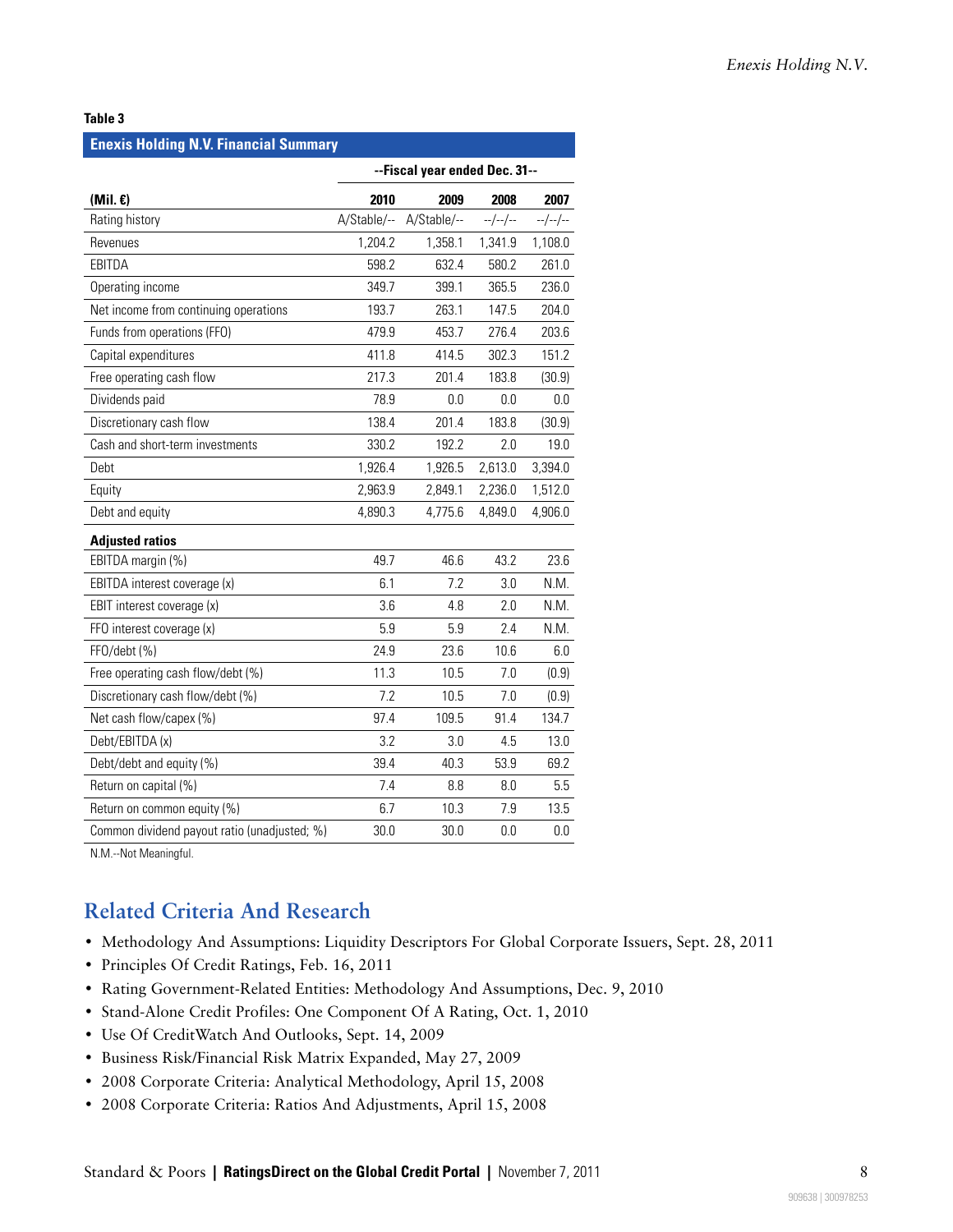**Ratings Detail** (As Of November 7, 2011) **Enexis Holding N.V.** Corporate Credit Rating A+/Positive/--**Corporate Credit Ratings History** 01-Nov-2011 A+/Positive/-- 30-Aug-2011 A/Watch Pos/-- 09-Dec-2009 A/Stable/-- **Business Risk Profile** Excellent **Excellent Financial Risk Profile Intermediate Intermediate Intermediate Intermediate Debt Maturities** On Dec. 31, 2010: 2011: Nil. 2012: €450 mil. 2013: Nil. 2014: €500 mil. Thereafter: €850 mil. **Related Entities Enexis B.V. Issuer Credit Rating Attack Attack Attack Attack Attack Attack Attack Attack Attack Attack Attack Attack Attack** 

\*Unless otherwise noted, all ratings in this report are global scale ratings. Standard & Poor's credit ratings on the global scale are comparable across countries. Standard & Poor's credit ratings on a national scale are relative to obligors or obligations within that specific country.

#### **Additional Contact:**

Infrastructure Finance Ratings Europe; InfrastructureEurope@standardandpoors.com

#### **Additional Contact:**

Infrastructure Finance Ratings Europe; InfrastructureEurope@standardandpoors.com